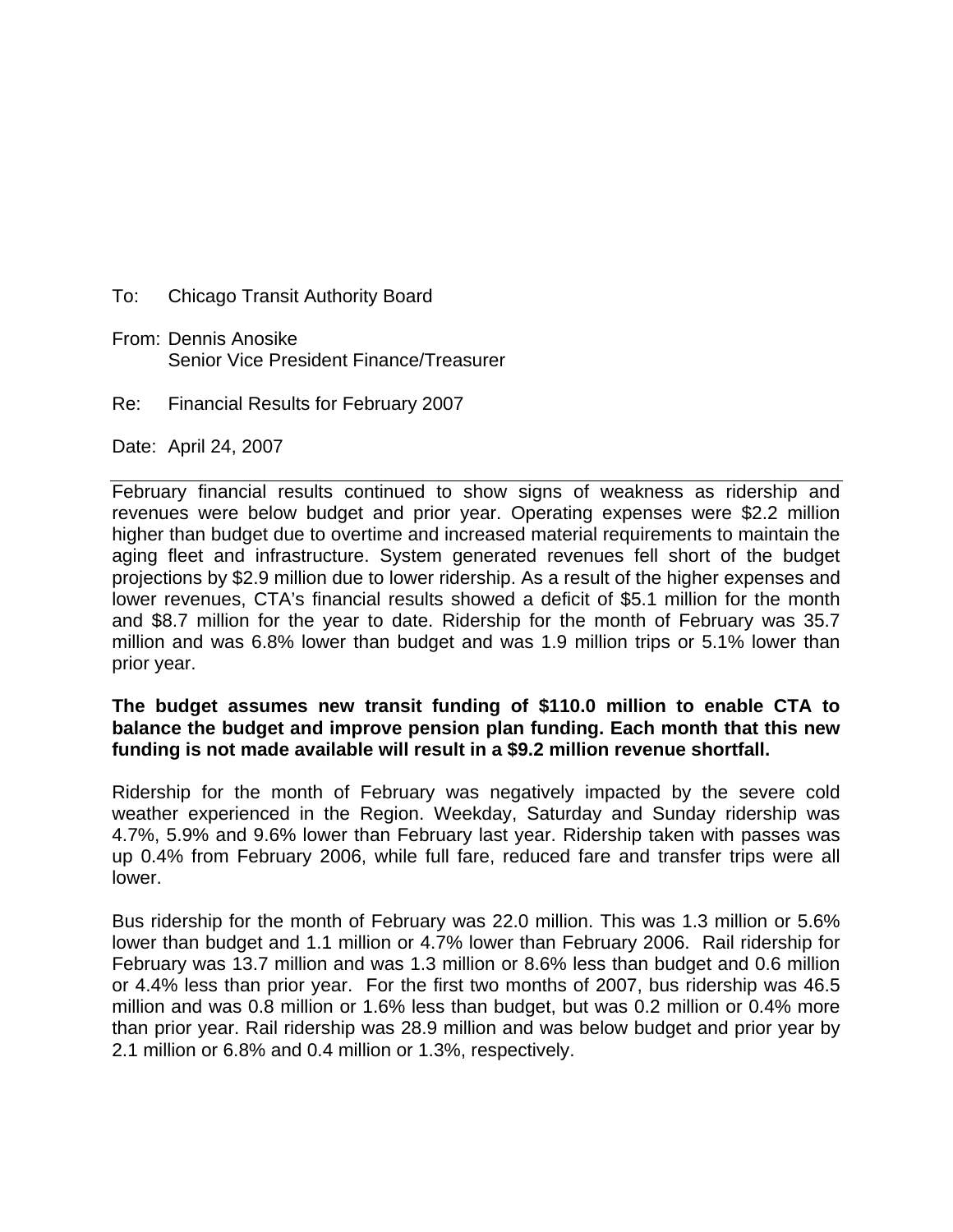Public Funding Required for Operations for the month of February was \$54.0 million and was \$5.1 million more than budget resulting in a budget deficit for the month. For the first two months of 2007, CTA has a budget deficit of \$8.7 million.

Recovery Ratio, which measures the percentage of operating expenses CTA funds from internally generated revenues, was 44.9% for the month of February; this was below budget by 4.45 percentage points primarily due to the lower revenues. For the first two months of 2007, the recovery ratio was 45.3% and was 4.11 percentage points lower than budget.

Operating Expenses for the month and year to date period exceeded budget as labor, material and fuel requirements all exceeded levels established in the budget. Operating expenses were \$92.8 million for the month of February and \$190.9 million for the year to date period. This was \$2.2 million or 2.4% higher than budget for the month and was \$2.4 million or 1.3% higher for the year to date period.

Labor Expense was \$68.2 million for the month of February and \$143.2 million for the first two months of 2007. This exceeded budget by \$1.0 million or 1.5% for the month and \$3.6 million or 2.6% for the first two months of 2007 due to overtime needed for track, signal and structure repairs, and maintenance of the aged fleet. Over 1,100 buses or 52.0% of the total bus fleet now exceeds its useful life of 12 years. Of the 1,100 buses, 721 or 34% of the fleet were acquired in 1991 making them over 15 years old. The rail fleet is operating 336 cars or 28.2% of the fleet that was acquired in the 70's. These cars are well beyond their useful life of 25 years.

Material Expense was \$7.3 million for the month and was over budget by \$1.0 million or 15.5%. For the two month period material expense was \$14.0 million and was \$1.0 million more than budget. Compared to prior year, material expense is \$2.8 million higher. The higher material expense is primarily due to maintenance required for the rail fleet. In particular, axle assemblies and wheel replacements on the 2600 series rail cars are currently being replaced.

Fuel for Revenue Equipment was \$5.7 million for the month and \$11.3 million for the two month period. This exceeded budget for the month by \$0.9 million and the year to date period by \$1.3 million primarily due to higher fuel prices. The gross average price paid per gallon for the month was \$2.35. The fuel swap increased the average price by \$0.56 bringing the net cost per gallon to \$2.91. The fuel swap should turn around in the third quarter of 2007. The budget assumed an average price of \$2.50 per gallon.

Electric Power for Revenue Equipment is estimated at \$2.3 million for the month using the budget for February as Exelon/Com Ed is still having trouble getting the February bills out with the rate adjustment.

Provision for Injuries and Damages Expense was \$2.1 million for the month and \$4.2 million year to date and was on par with budget.